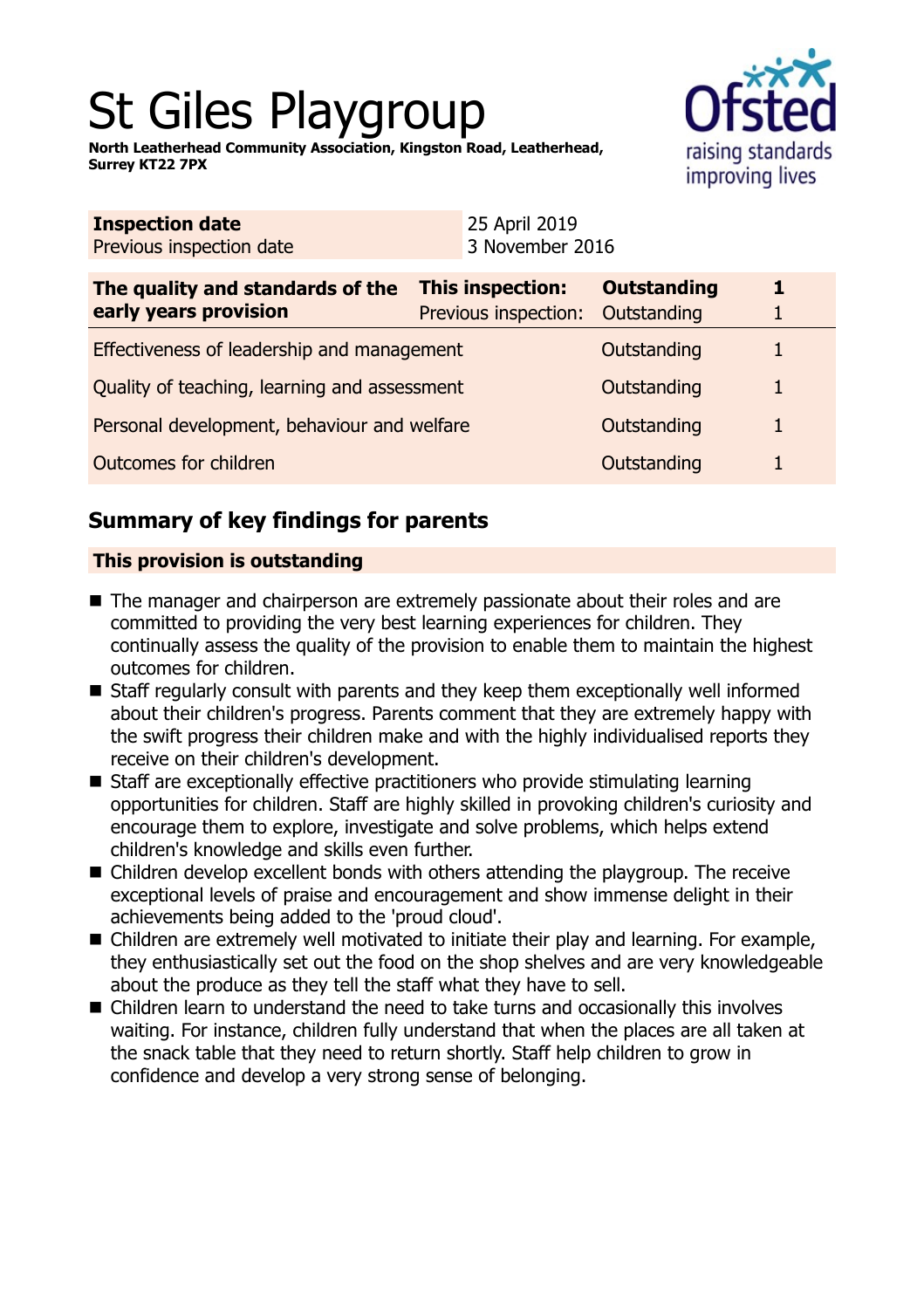## **What the setting needs to do to improve further**

#### **To further improve the quality of the early years provision the provider should:**

■ continue to enhance the already very good outdoor provision to strengthen children's enjoyment and learning even further.

#### **Inspection activities**

- $\blacksquare$  The inspector undertook a joint observation with the manager.
- $\blacksquare$  The inspector viewed written documentation and held discussions with the manager, chairperson and staff regarding children's progress.
- The inspector sampled the setting's policies and procedures.
- The inspector discussed the self-evaluation process with the manager and chairperson.
- $\blacksquare$  The inspector spoke with parents to gain their views.

#### **Inspector** Helen Penticost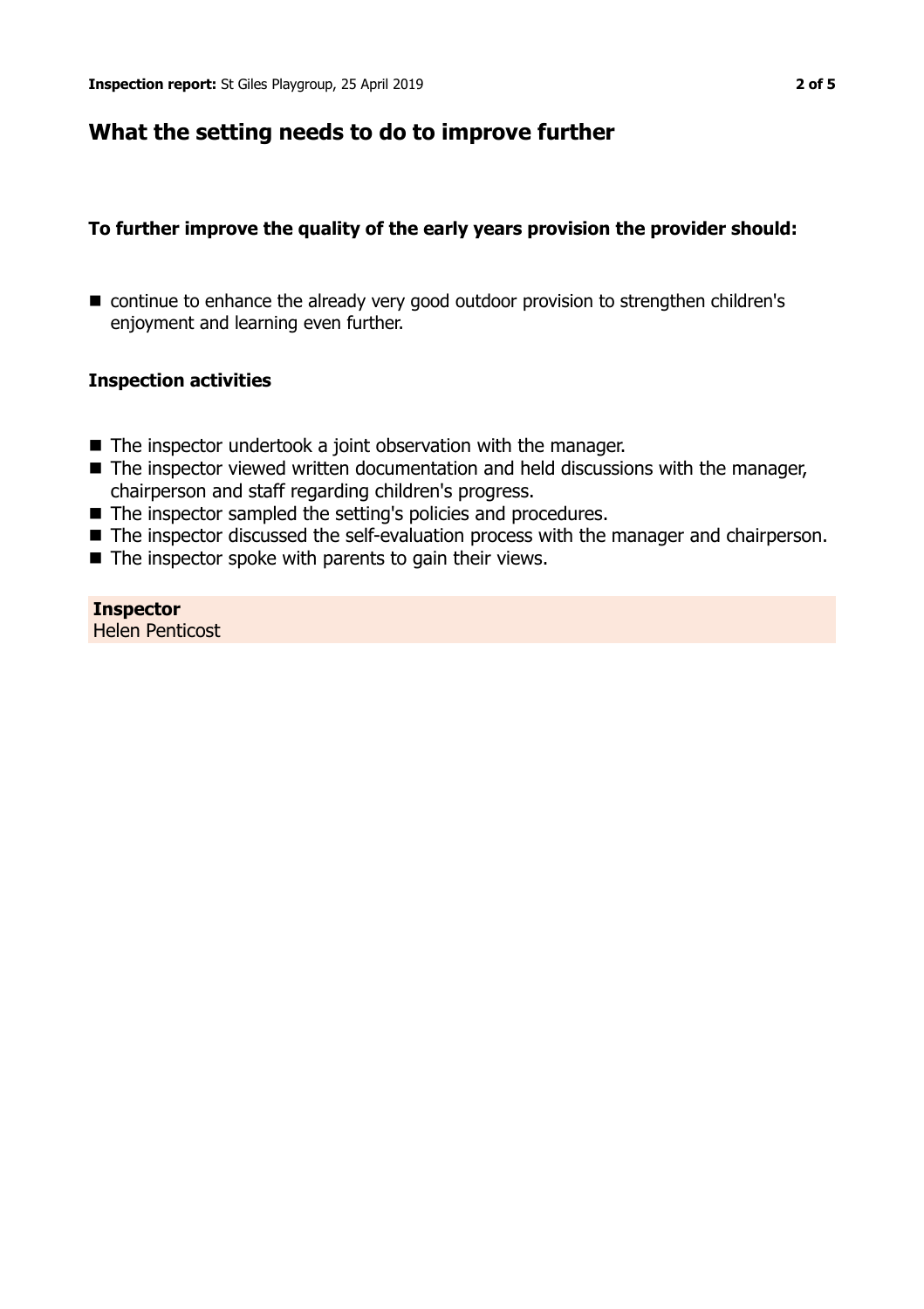## **Inspection findings**

## **Effectiveness of leadership and management is outstanding**

Staff work extremely closely with parents and other professionals, which enables them to provide exceptionally high-quality care and education. The manager and chairperson support staff very effectively and ensure they access targeted training, giving them a wealth of experience to greatly benefit children's development. For example, training has helped staff to become highly skilled in knowing when to observe children at play or when to intervene to extend their learning even further. The manager rigorously monitors assessments of children's development, which helps her to identify gaps in learning very promptly and to take swift action. Safeguarding is effective. Staff have an exceptional understanding of child protection issues, including the wider aspects of safeguarding. They draw on recent training and experience to protect children's welfare.

## **Quality of teaching, learning and assessment is outstanding**

Staff provide parents with excellent information about their children's next steps in learning, topics and activities on offer. Parents state that this helps them to extend their children's learning at home. For example, following a topic on mini-beasts, staff plan highly purposeful activities and children make bugs from craft materials and bring them in to share with their friends. Staff are exceptionally effective in enabling children to lead their own play and explore. They skilfully deploy themselves to excellent effect to support children as they explore and investigate. For instance, they provided magnifying glasses, collection pots and identification sheets when children decided to go on a bug hunt. This captured a large group of children's interests for an extended period of time, completely capturing their curiosity and enthusiasm.

## **Personal development, behaviour and welfare are outstanding**

Children behave extremely well and show great concern for others, for example when they have an accidental injury. They demonstrate exceptionally good manners and feel completely at ease to share their opinions, knowing they will be heard and fully valued by staff. Staff manage snack times exceptionally well, extending children's independence skills even further as they help to prepare food safely and hygienically. Outdoor play features greatly in playgroup sessions. Children relish opportunities to drive and steer their cars with extreme skill around the track. The manager has exceptionally welltargeted plans for how they can improve the outdoor space even further. Staff use additional funding very successfully to build on children's interests while incorporating their learning needs, such as purchasing resources to further extend social skills.

## **Outcomes for children are outstanding**

Children work together exceptionally well and become fully engrossed in activities. They are extremely confident and imaginative. Older children gain an excellent understanding of mathematical concepts through innovative and fun ways. For example, they used numbered dice and counted out the corresponding numbers of plastic spiders. They then used tweezers to place the spiders on the cotton wool web. All children, including those with special educational needs and/or disabilities, make rapid progress in their learning from their individual starting points. Children develop essential skills that will equip them extremely well for their future learning.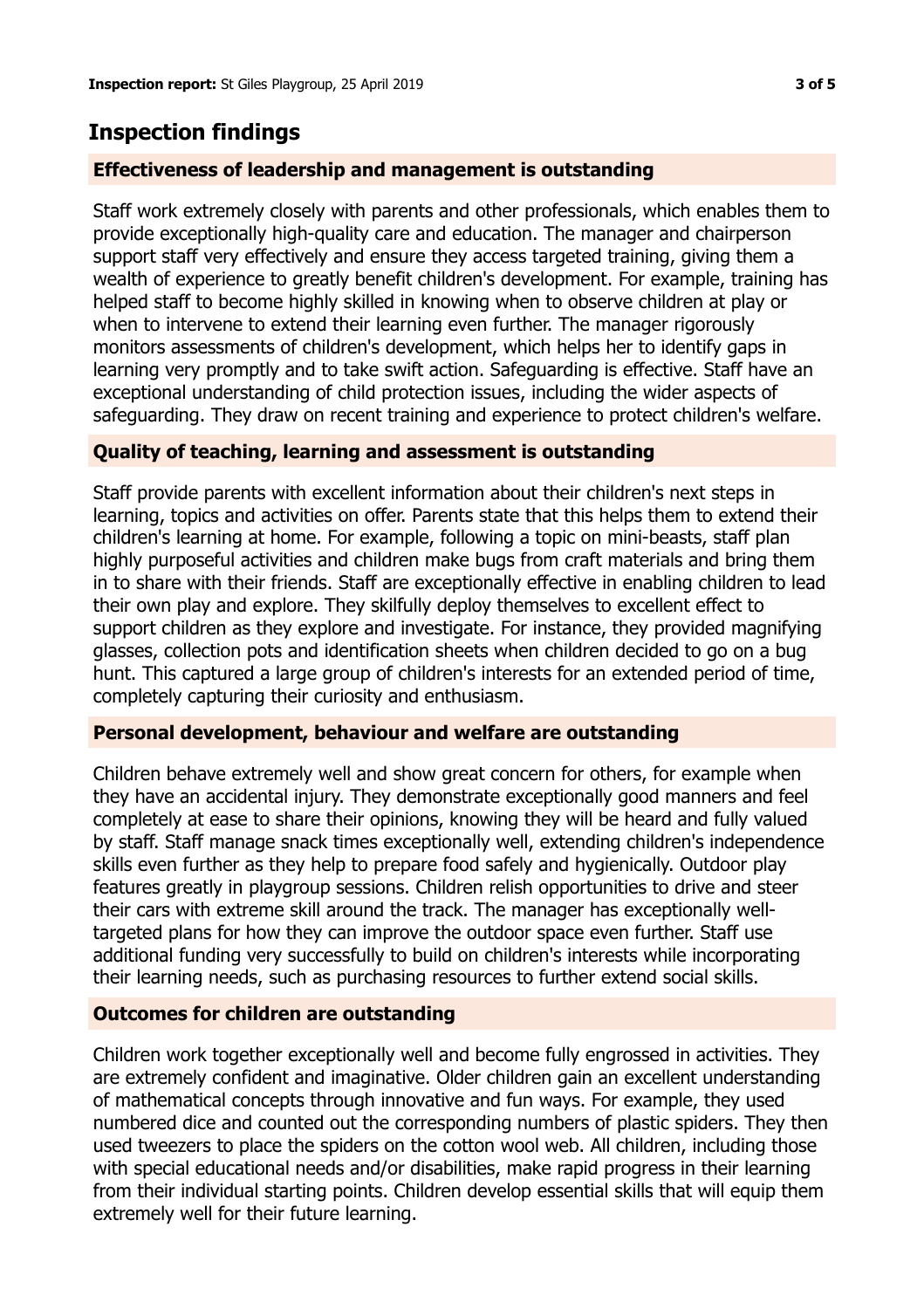## **Setting details**

| Unique reference number                             | EY447774                           |  |
|-----------------------------------------------------|------------------------------------|--|
| <b>Local authority</b>                              | Surrey                             |  |
| <b>Inspection number</b>                            | 10102422                           |  |
| <b>Type of provision</b>                            | Childcare on non-domestic premises |  |
| <b>Registers</b>                                    | Early Years Register               |  |
| Day care type                                       | Sessional day care                 |  |
| <b>Age range of children</b>                        | $2 - 4$                            |  |
| <b>Total number of places</b>                       | 30                                 |  |
| Number of children on roll                          | 51                                 |  |
| <b>Name of registered person</b>                    | St Giles Playgroup                 |  |
| <b>Registered person unique</b><br>reference number | RP531663                           |  |
| Date of previous inspection                         | 3 November 2016                    |  |
| <b>Telephone number</b>                             | 07854825937                        |  |

St Giles Playgroup first opened in 1992 and re-registered in its current setting in 2012. The playgroup is committee run and operates from North Leatherhead Community Association Hall in Leatherhead, Surrey. It is open Monday to Thursday between 9am and 3pm and on Friday between 9am and midday, during term time only. The playgroup receives early education funding for children aged two, three and four years. Nine staff are employed to work with the children. The manager and deputy hold degrees in early childcare and education, and four staff hold childcare qualifications at level 3.

This inspection was carried out by Ofsted under sections 49 and 50 of the Childcare Act 2006 on the quality and standards of provision that is registered on the Early Years Register. The registered person must ensure that this provision complies with the statutory framework for children's learning, development and care, known as the early years foundation stage.

Any complaints about the inspection or the report should be made following the procedures set out in the guidance Complaints procedure: raising concerns and making complaints about Ofsted, which is available from Ofsted's website: www.ofsted.gov.uk. If you would like Ofsted to send you a copy of the guidance, please telephone 0300 123 4234, or email [enquiries@ofsted.gov.uk.](mailto:enquiries@ofsted.gov.uk)